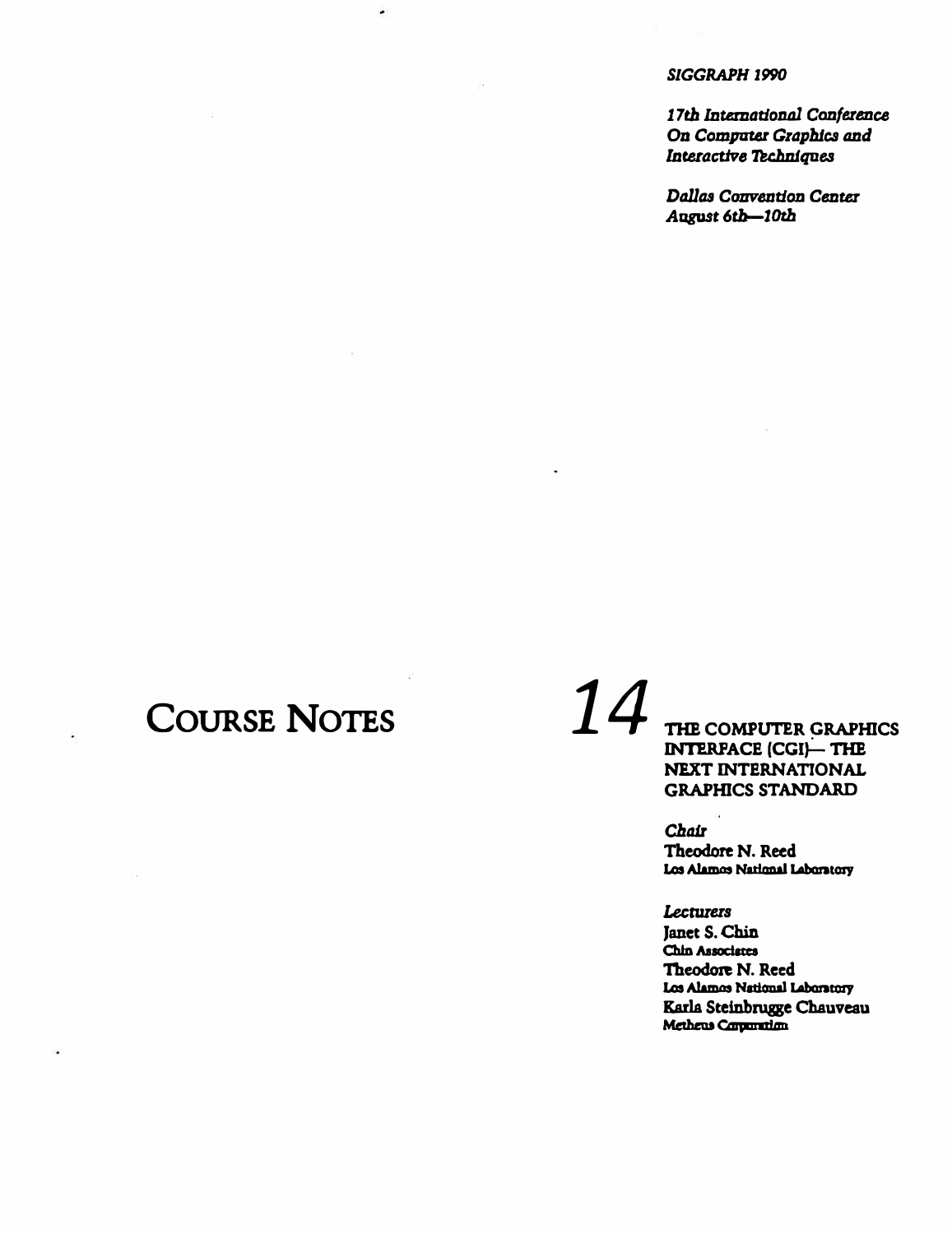## **The Computer Graphics Interface (CGI) The Next International Graphics Standard**

Presented at SIGGRAPH '90

Karla Stelnbrugge Chauveau Metheua Corporation 1600 NW Compton Drive Beaverton, OR 97006-6905

Janet S. Chin Chin Associates 2980 College Av., Suite 2 Berkeley, CA 94705-2214

Theodora N. Reed, Course Chair Los Alamos National Laboratory C-6, Mall Stop 8272 Los Alamos, NM 87545

#### **ABSTRACT**

The Computer Graphics Interface (CGI) provides a two-dimensional device-independent foundation level standard to which computer graphics devices can be designed and interfaced and upon which other graphics standards, packages, and systems can be implemented. The CGI is ezpected to become an international graphics standard in 1990.

This course explains the constituency and purpose of the CGI standard. Embedded in this esplanation is an overview of the structure of the CGI and its relationship to other graphics standards, Including OKS, PRIGS, and COM. The procedural bindings and date encodings of the COl are reviewed. A reference model of the COl showing various configurations in which the COl can occur is presented. The use of the COl as a system level interface is described. Particular emphasis is placed on the graphic object pipeline, compound primitives, segments, input functions, and raster functions.

#### **BIOGRAPHIES**

Karla S. Cbauveau is Vice President of Engineering at Metheua Corporation responsible for all high resolution graphics engineering and product marketing activities. Her background is in graphics software engineering and marketing; her particular area or expertise is computer graphics. Karla bas been the Chairperson of the ANSI Accredited Standards Committee (A5C) task group responsible for the CGM and CGI standards since 1985. She bas been an active participant in the ISO and ANSI groups responsible for developing the CGI and is the ISO/IEC JTC1/SC24/WG3/CGI Rapporteur.

Janet S. Chin is principal consultant and president or Chin Associates specializing in computer graphics education, product planning, and design. She was the International Representative of the ASC technical committee responsible for computer graphics standards from 1982 through 1988. She was the Vice Chairperson of that committee from 1979 through 1982. She bas been an active participant in the ISO and ANSI groups responsible for developing the CGI. Janet has developed and presented a number of seminars and tutorials on GKS, CGI, and computer graphics.

Theodore N. Reed is a staff member at Los Alamos National Laboratory responsible for computer graphics planning and advanced development activities. His background is in software engineering and design with particular emphasis on computer graphics. Ted was Chairperson of the ASC task group responsible for the COM and COl standards from their inception in 1979 until 1984. He has continued to be an active participant in the ISO and ANSI groups developing the COl. Ted also teaches C Programming Language short courses and bas worked for the British Home Office in the United Kingdom.